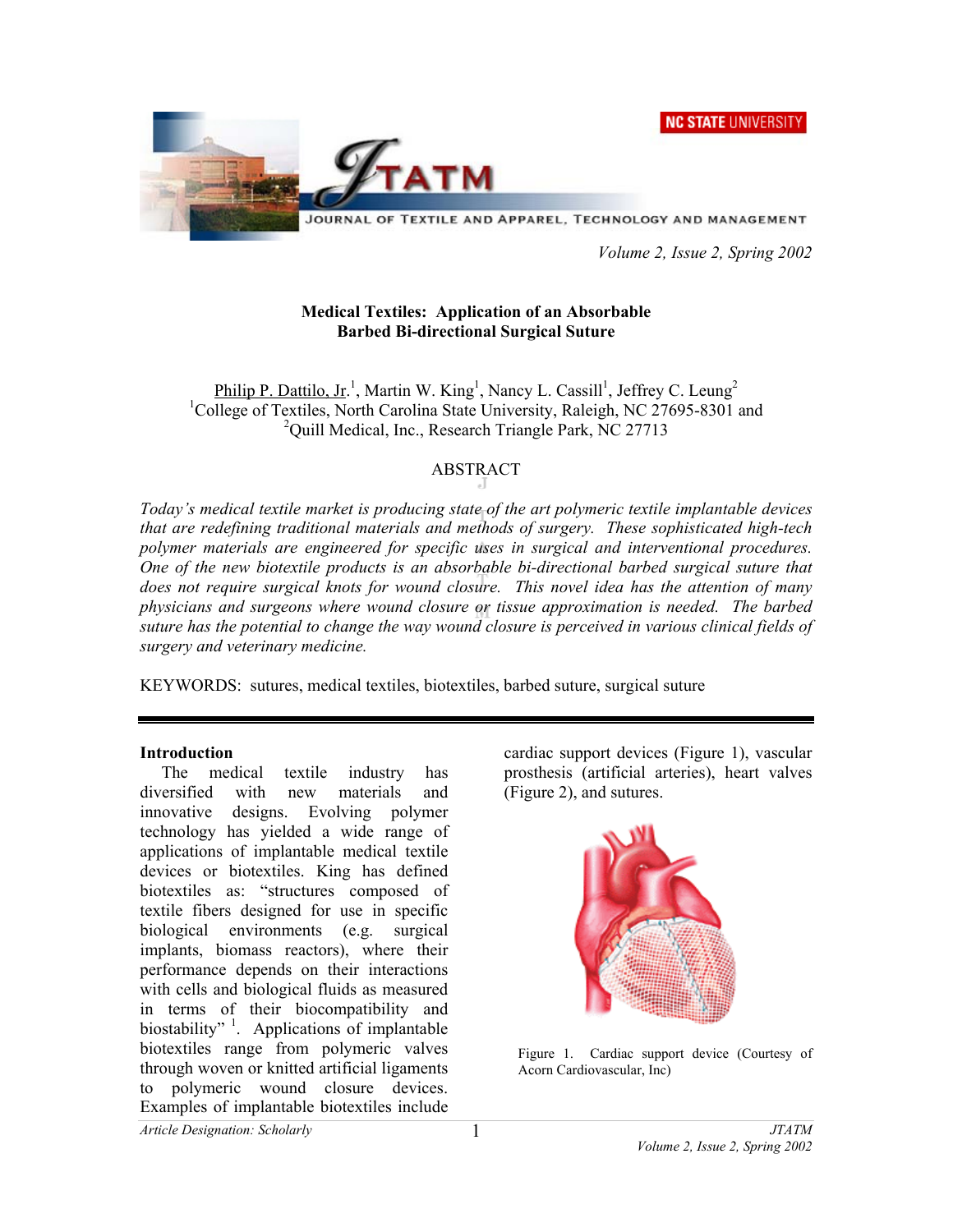Sutures are the most common biotextile implantable devices due to their diverse usage in surgical procedures. They are used to achieve wound closure whenever tissue separation has occurred due to an incision, puncture, abrasion, or other injury.



Figure 2. Bioprosthetic aortic valve with knitted polytetrafluoroehtylene sewing ring (Courtesy Edwards Lifesciences)

#### **History of Sutures and Wound Closure**

 The history of wound closure dates back to 5000-3000 B.C., the origins of surgery<sup>1</sup>. Early wound closure devices were made of natural materials such as flax, silk, linen strips, and cotton<sup>2</sup>. These natural materials were lubricated in oil and wine prior to application so as to reduce tissue drag and create a cleaner wound closure procedure<sup>2</sup>. Another early form of a wound closure technique involved the use of the mandibles of soldier ants<sup>3</sup>. With the development of synthetic polymers and fibers, synthetic sutures were introduced into the market. These sutures allow for designers to engineer the polymer configuration, the fiber type and size, and the surface lubricant and/or coating for specific applications. Today, surgical sutures come in many forms: natural, synthetic, nonabsorbable, and absorbable. The application depends on the surgeon's preference as well as the specific site and clinical technique being performed.

### **Market Size**

 Surgical sutures serve as a means of wound closure and tissue approximation.

Sutures bring together and maintain the tissue on each side of a wound until the natural healing process has provided a sufficient level of wound strength<sup>4</sup>. While other techniques for wound closure using, for example, clips, staples, or tissue adhesives have been developed in recent years, the suture continues to be the wound closure device of choice for most procedures. This is due to the extensive research and data that has been collected over time describing the exact behavior of suture materials and their tissue reactions *in vivo*. In 1999, there were 41.3 million inpatient and 31.5 outpatient surgeries performed in the United States. During these surgical procedures, sutures were the most common form of wound closure device. This number of interventions produced a market size of \$210 million worth of surgical sutures.

#### **Today's Sutures**

 Today's suturing techniques are responsible for two main adverse effects. Sutures require knots so as to ensure optimal tissue closure strength. The goal of wound closure is to bring the edges of the wound together not only with sufficient strength to prevent dehiscence, but also with a minimal residual tension and compression of the tissue. First, the knot tying process leads to residual forces and distortion of the tissue that can cause impaired blood perfusion through the capillaries and can compromise the healing process. The body's natural reaction to foreign materials causes the second adverse effect. Once implanted, sutures provoke a significant inflammatory response, particularly at the knot site, because the knot represents a major mass of foreign material that is concentrated in a small volume<sup>5</sup>. This has led to a continuing debate among surgeons as to how many throws should be incorporated into a surgical knot so as to maximize strength and minimize the tissue reaction.

 In 1967 A.R. McKenzie published an article about an experimental multiple barbed suture. He stated that during insertion the barbed suture minimized tissue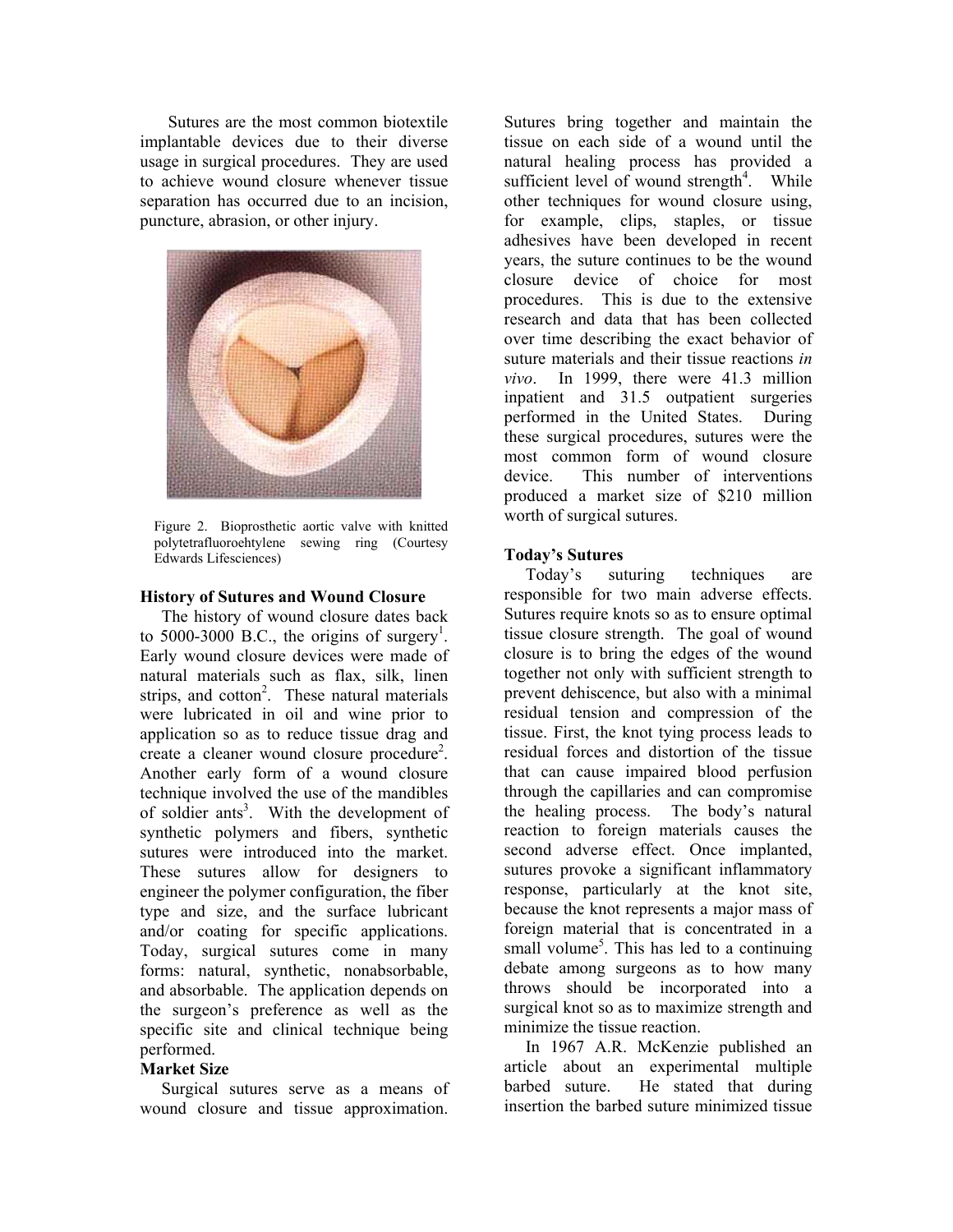damage, which led to milder foreign-body reaction<sup>6</sup>. His study showed that barbed nylon sutures could be used successfully in flexor tendon repair<sup>6</sup>. However, the nylon barbed sutures had to be removed after a four week period, which led to additional late surgical trauma.

#### **Absorbable Bi-directional Barbed Suture**

 In 1992, Dr. Gregory Ruff of Duke University Medical Center started working on an idea of a barbed suture for cosmetic applications. Dr. Ruff took the idea of a barbed suture and applied it to an absorbable suture material made of polydioxanone. His work is defined in US Patents  $5,342,376$ <sup>7</sup> and  $6,241,747$  B1<sup>8</sup>. The advantage of using an absorbable polymer suture is that it does not need to be removed and it does not require knots to make it secure. The knotless design has significant potential in reducing scar tissue due to the absence of a significant foreign- body reaction caused by knots. The barbed configuration anchors the suture into the tissue and provides adequate tissue adhesion while the wound heals under minimum residual tension and pressure.

 The success of this novel wound closure device requires the suture geometry to be well characterized and monitored during manufacture for two reasons: quality control (measuring uniformity of the barb geometry) and the need to determine the effect of tissue holding capacity and the barb geometry. Quill Medical, Inc. currently produces this barbed monofilament suture from polydioxanone in size 0, (size 0 has a diameter of 0.30 to 0.39 mm), while other sizes are under development (Figure 3).



*Figure 3. Barbed polydioxanone suture (Source: Dattilo, P. Absorbable Bi-directional Barbed Suture. MS Thesis. North Carolina State University. 2002.)* 

The monofilament sutures contain up to 78 barbs manufactured in a spiral pattern around the circumference of the suture. The barbs are divided into two groups facing each other in opposing directions around the mid-point (Figure 4). The two sets of barbs divide the suture into two sections, right and left.



Figure 4. Bi-directional barbed suture showing midpoint (Courtesy of Quill Medical, Inc.)

Using image analysis techniques, the geometry of the barbs has been characterized by defining the cut angle  $(\theta)$ , depth of cut  $(D_c)$ , length of cut  $(L_c)$ , the distance between cuts, and the number of cuts per unit length (Figure 5).



Figure 5. Geometry of individual barb (Source: Dattilo, P. Absorbable Bi-directional Barbed Suture. MS Thesis. North Carolina State University. 2002.)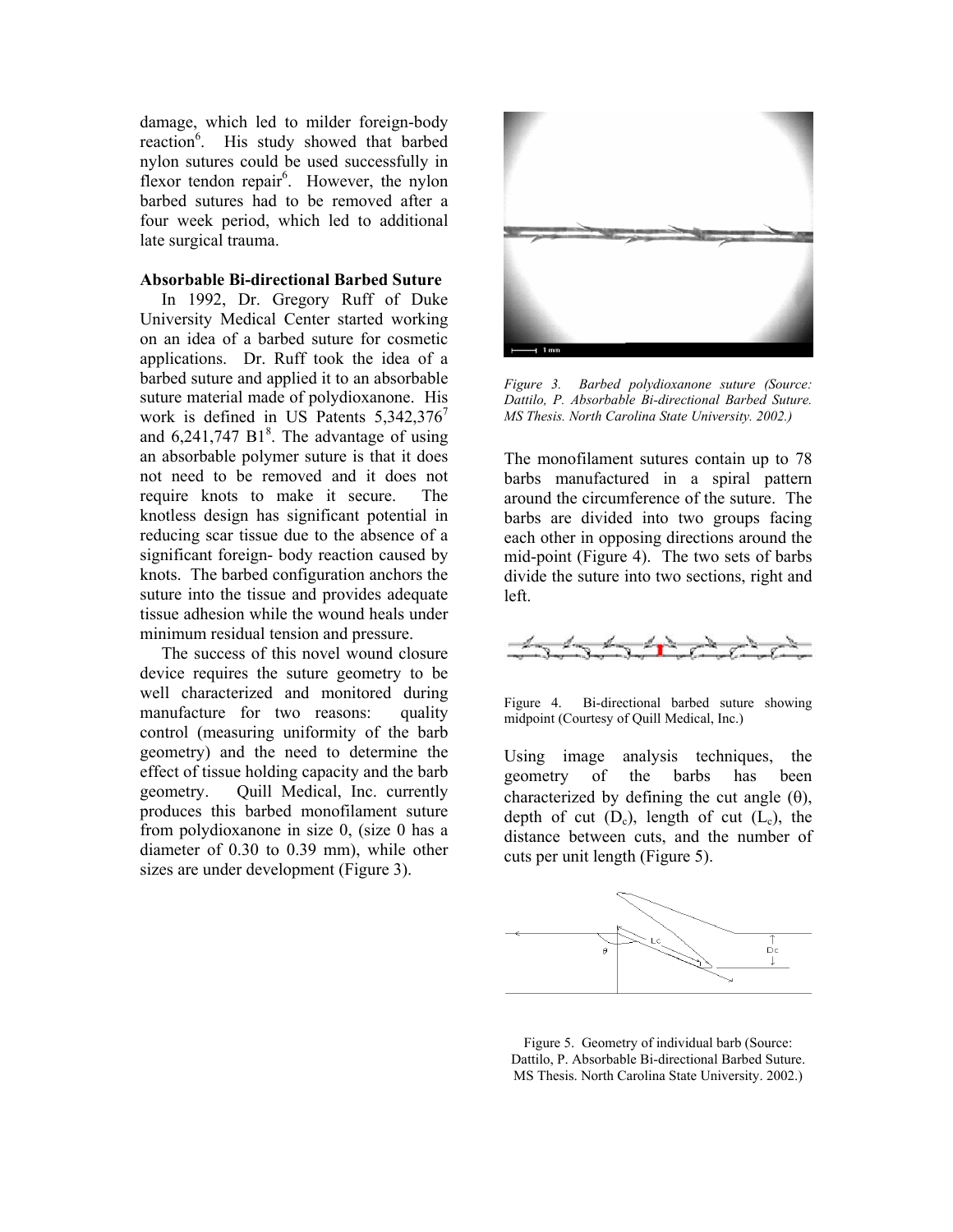The length of the cut is a calculated value using the following formula:

$$
L_c = \frac{D_c}{\sin \left(180 - \theta \right)}
$$

These values are measured, recorded, and analyzed statistically on a routine basis. No significant differences have been found between the left and right sections of the barbed sutures, indicating that the barbs are deployed using a controlled, uniform and mirrored geometry.

### **Applications of Barbed Sutures**

 These bi-directional barbed absorbable sutures can be used in a range of different surgical procedures. The suture can be used in dermal tissue approximation, internal wound closure, and tendon repair. These diverse applications of the suture will allow the product to generate a range of market opportunities.

 Dermal tissue approximation currently uses a variety of wound closure techniques including tissue adhesives. A major issue in dermal wound closure is the cosmetic results of tissue approximation. The use of polydioxanone and the barbed configuration allows the suture to be completely subdermal, meaning there will be no visible signs of a wound closure device during and after healing (Figure 6).

 The barbed configuration does not require surgical knots for adequate tissue strength. A knotless configuration greatly reduces the amount of scar tissue that is created during healing *in vivo*.

Internal wound closure yields the best results when using an absorbable material. Using nonabsorbable wound closure material requires removal of the device after the wound has healed. This can lead to additional visits to the physician or surgeon and the use of more invasive surgical procedures.

The fact that polydioxanone is absorbable makes it an ideal candidate for internal wound closure. Current sutures require the tying of surgical knots.



Figure 6. Sub-dermal suture (Source: Sadick NS, D'Amelio DL, Weinstein C. The modified buried vertical mattress suture. A new technique of buried absorbable wound closure associated with excellent cosmesis for wounds under tension. *J Dermatol Surg Oncol.* 1994 Nov;20(11):735-9.)

 The throws of these knots are often pushed through a transdermal cannula, which can be tedious and difficult for the surgeon as well as resulting in inferior knot performance<sup>9</sup>. The knotless barbed suture can also be applied through a cannula and, without the need for tedious knot throwing and pushing, it is likely to reduce surgery time and create a more consistent method for tissue approximation.

 McKenzie's article describes the use of a nylon barbed suture for repair of the long flexor tendon of the hand<sup>6</sup> (Figure 7).



Figure 7. Barbed suture in tendon repair application (Source: McKenzie, A.R. An experimental multiple barbed suture for the long flexor tendons of the palm and fingers. Preliminary report. *JBone Joint Surg Br*. 1967 Aug;49(3):440-7.)

The knotless designed suture increases the flexibility and longitudinal movement of the tendon that would normally be limited by the presence of knots. The polymer suture can be engineered to maintain the required strength for the duration of the complete healing process. In addition, the absorbable barbed suture does not require removal after the repair is healed, thus reducing the number of visits to the surgeon as well as